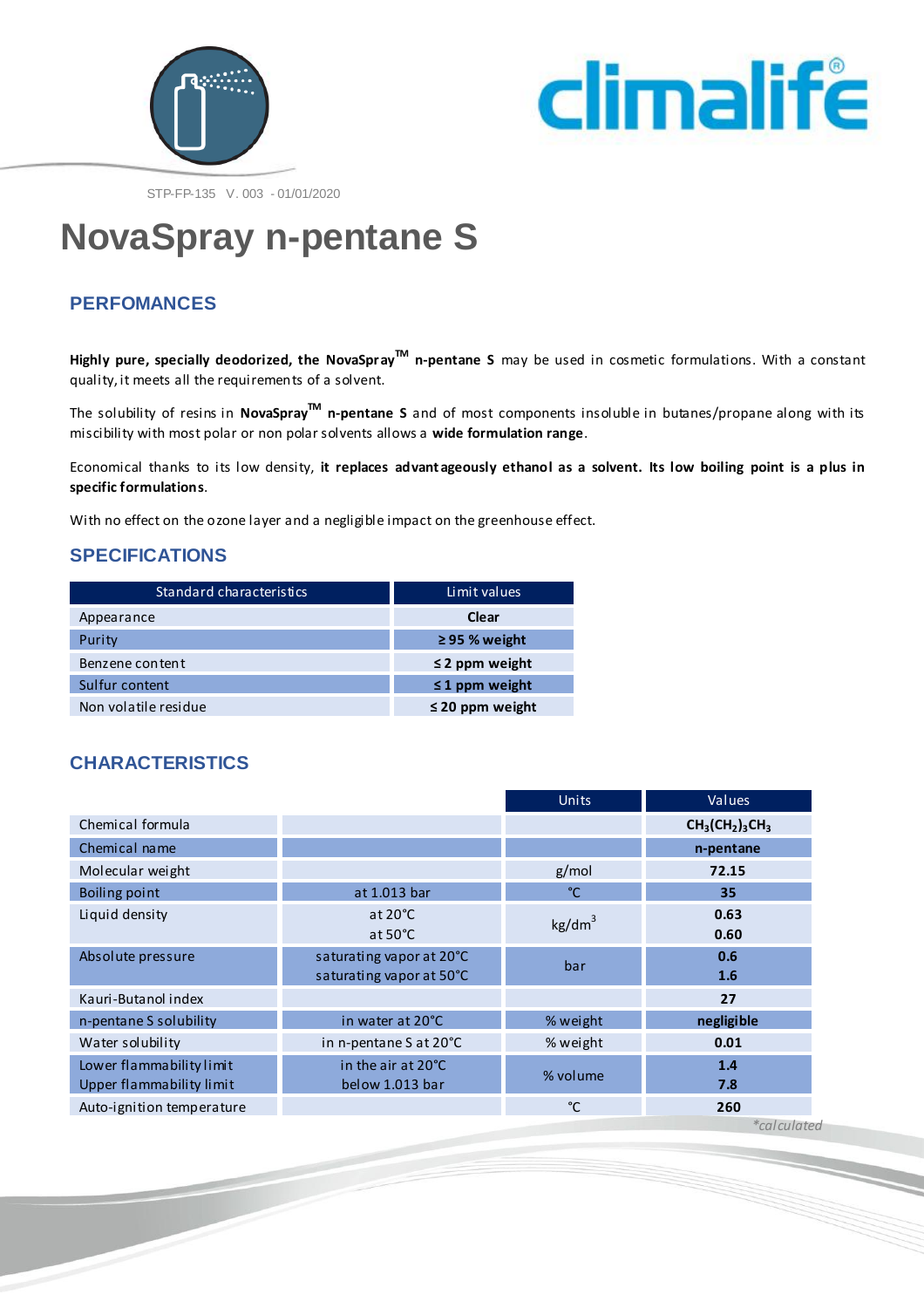



**NovaSpray n-pentane S**

## **PACKAGING**

|                                | <b>Drum</b>     | Container | <b>Bulk</b> |
|--------------------------------|-----------------|-----------|-------------|
| Capacity (liter)               | 217             | 930       |             |
| Tare (kg)                      | 22              | 460       |             |
| Load (kg)                      | 120             | 500       |             |
| Diameter (mm)                  | 585             | 860       |             |
| Height (mm)                    | 880             | 2330      | 5 to 20 T   |
| Outflow external diameter (mm) | $3/4$ " & $2$ " | 26.1      |             |
| Tap : left pitch (mm)          | $---$           | 1.814     |             |
| Test pressure (bar)            | $---$           | 33        |             |

Packaging technical characteristics are available upon request to the commercial department.

Feasibility of filling packaging of the customers if they are in conformity with the legislation.

Contact us for any other specific packaging.

## **STORAGE AND SHELF LIFE**

#### **Precautions for handling and storage :**

#### **French plants are controlled by the regulation of listed Establishments and have to comply**

**with it** *(or with the local legislation).*

- All packaging will be stored in a dry, well ventilated, easily accessible place, sheltered from sunlight and bad weather, away from any ignition source.
- It is recommended to store all packaging either in a specific place or isolated and sheltered by a fence.
- All packaging and piping will be grounded to discharge static electricity.
- **EXECT A LEAK detectors, put at ground level, will be connected to an audible alarm, which will trigger in the event of leaks.**
- **The whole equipment will be tested with an appropriate leak detector before use.**
- Material and electrical equipment in an explosive atmosphere will comply with the regulations *(grounding, equipotential bonding, ATEX material).*

**Climalife can study the set up and assembling of your storage tanks, piping, and pumps, according to the prevailing regulations**